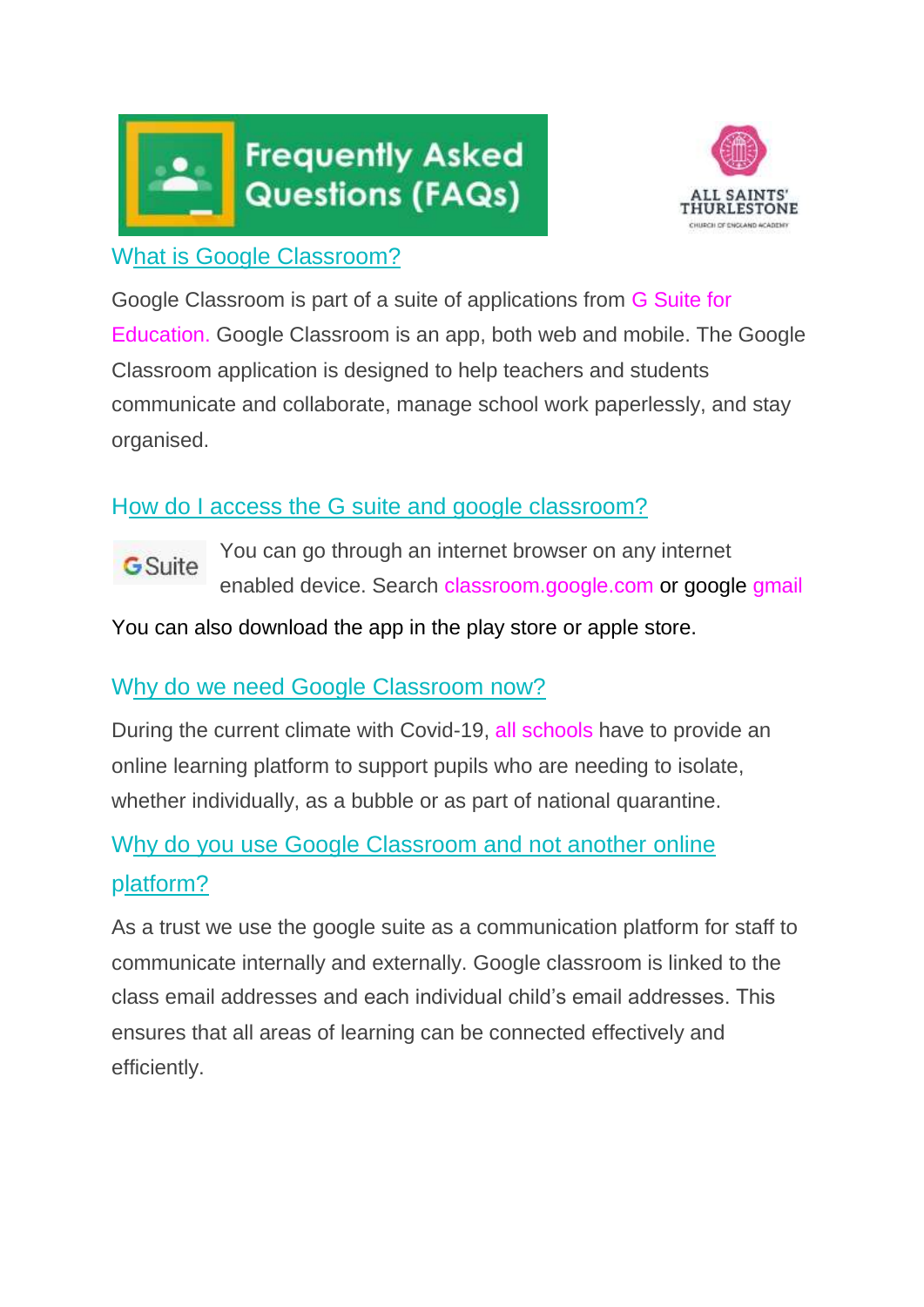# Can parents have access to their child's Google Classroom?

Parents are not able to access their child's google classroom, but we encourage you to sit alongside them so that they can show you what learning is being set and to support them.

# Can I use my gmail account to sign in to my child's account?

No- the children will need to log in using their email addresses and password.

#### Is Google classroom safe for my child to use independently?

Yes- Each child has an individual email and password. Only people invited into the classroom can comment on the stream and see any comments that aren't sent privately to the teacher. The children cannot privately message each other.

#### Does the teacher have access to the class stream?

Yes- Anyone within the class can access and post on the stream, however the teacher has got the option to mute children if any comments on the stream are deemed unacceptable in line with our academy anti-bullying policy.

#### Does my child need their own computing device?

No- They can access gmail on any device (computer, tablet or phone) by opening the app or going on the webpage. Multiple accounts can be used on one device to allow a family to share 1 device. Everyone must use their own usernames.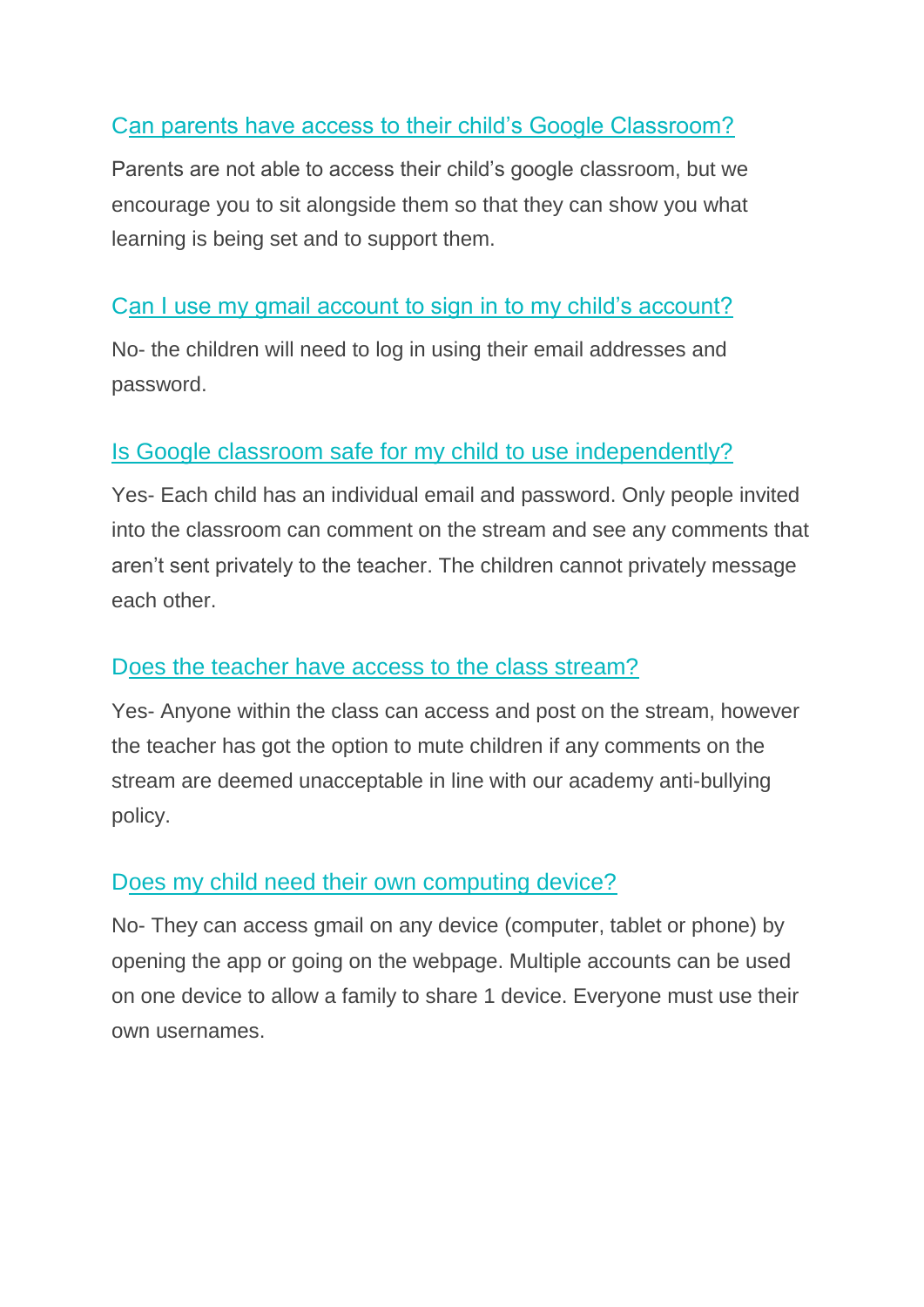# Does my child have to log in to Google classroom at a particular time of day?

No. The children's learning will be uploaded in the morning and can be accessed at any time throughout the day. This is to ensure that children can share a device by accessing the learning at different times. If a piece of work has a due date attached to it, it can still be accessed after that date, however it will be a late submission.

# How does my child log into Google Classroom?

- 1. Search for google classroom in the search bar on a tablet or computer.
- 2. Type in username and password.



3. If there is an error message saying that your child doesn't have permission for gmail, ignore it and click on the 9 dot square in the top right.

We are sorry, but you do not have access to Gmail. Please contact your organisation administrator for access.

Sign in with a different account

4. Click on the google classroom icon

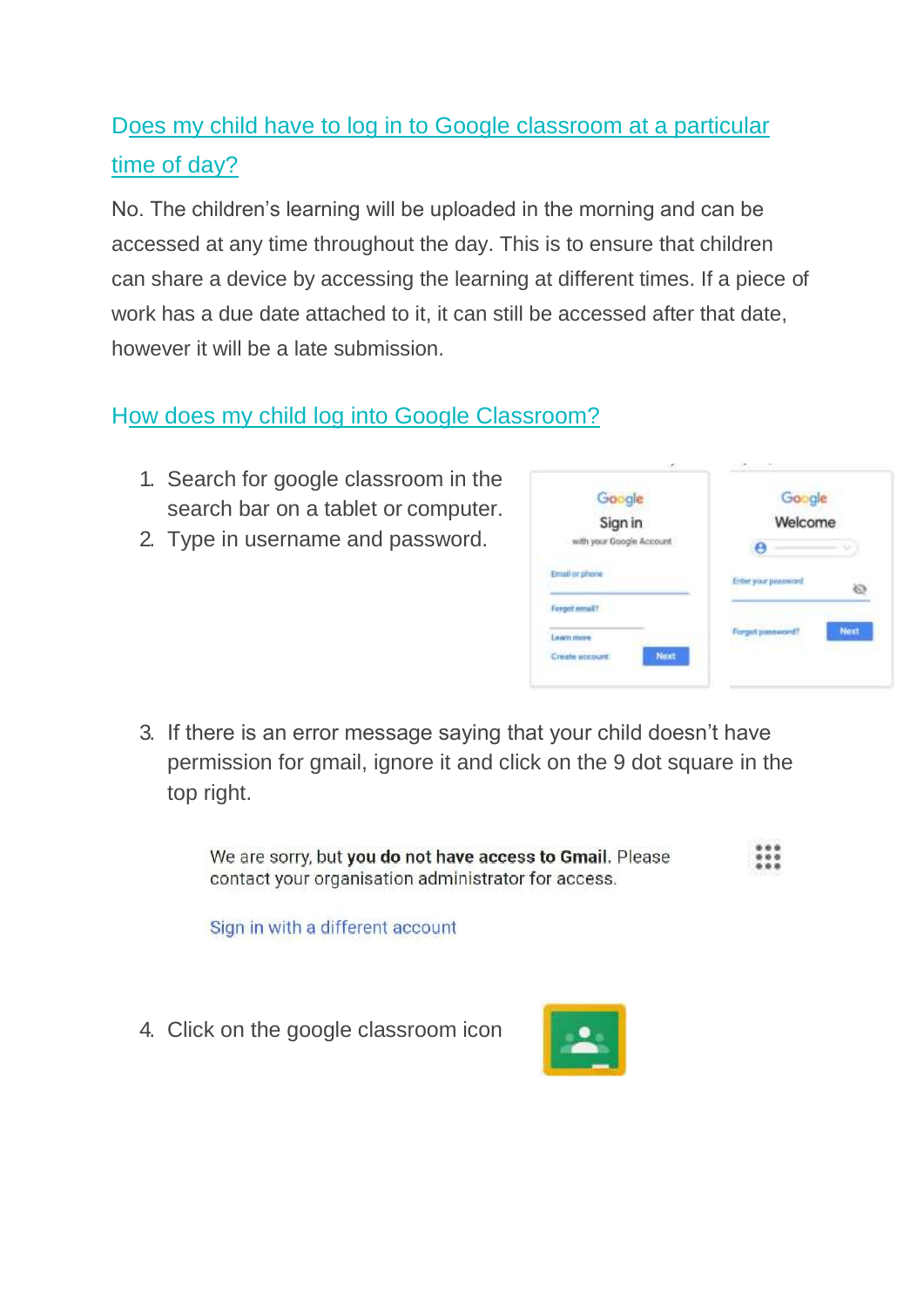5. Select that you are a student.



- 6. The class that you are a part of should now be visible and will have an option to join.
- 7. Click on the class name and you will see the class page.
- 8. The 3 tabs for you to access are the following

| Stream | Classwork                       | People |                                   |
|--------|---------------------------------|--------|-----------------------------------|
|        |                                 |        | 9. If you would like to say       |
|        |                                 |        | something to the whole class then |
|        |                                 |        | you can type in to the stream     |
|        | Share something with your class |        | using the section shown below.    |
|        |                                 |        |                                   |

10.Any work that has been set will be shown within the topic area such as ; English, Maths, Wider curriculum, Religious Education.

Below is an example of home learning that has been set. The topic file is 'Friday home learning' and the activity is 'Tell a picture'.

#### Friday home learning  $\colon$



Posted 22 Sep